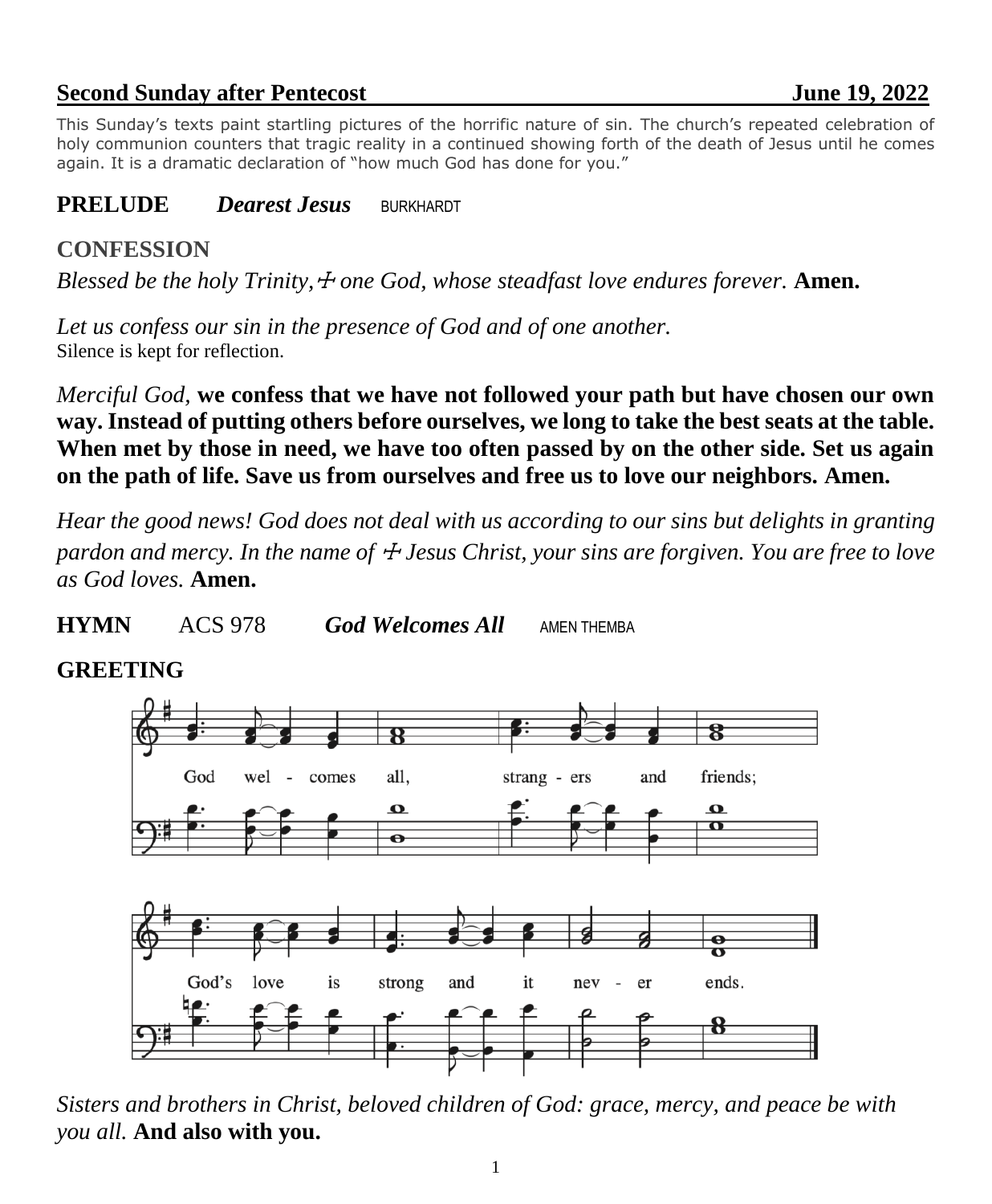**We praise you, O God, our redeemer, creator; in grateful devotion our tribute we bring. We lay it before you; we kneel and adore you; we bless your holy name; glad praises we sing.**

### **PRAYER OF THE DAY**

*Let us prayer together. O Lord God,* **we bring before you the cries of a sorrowing world. In your mercy set us free from the chains that bind us, and defend us from everything that is evil, through Jesus Christ, our Savior and Lord. Amen.**

#### **WORD**

#### **FIRST READING: Isaiah 65: 1-9**

*The prophet announces God's impatience. The people's self-absorption is idolatry, and images of practices that displease God fill this reading. Like a vintner who crushes the grape to release the wine, God will use Israel's exile to establish a new community of the faithful.*

<sup>1</sup>I was ready to be sought out by those who did not ask, to be found by those who did not seek me. I said, "Here I am, here I am," to a nation that did not call on my name. <sup>2</sup>I held out my hands all day long to a rebellious people, who walk in a way that is not good, following their own devices; <sup>3</sup>a people who provoke me to my face continually, sacrificing in gardens and offering incense on bricks; <sup>4</sup>who sit inside tombs, and spend the night in secret places; who eat swine's flesh, with broth of abominable things in their vessels;  $5$  who say, "Keep to yourself, do not come near me, for I am too holy for you." These are a smoke in my nostrils, a fire that burns all day long. <sup>6</sup>See, it is written before me: I will not keep silent, but I will repay; I will indeed repay into their laps <sup>7</sup> their iniquities and their ancestors' iniquities together, says the LORD; because they offered incense on the mountains and reviled me on the hills, I will measure into their laps full payment for their actions. <sup>8</sup>Thus says the LORD: As the wine is found in the cluster, and they say, "Do not destroy it, for there is a blessing in it," so I will do for my servants' sake, and not destroy them all. <sup>9</sup>I will bring forth descendants from Jacob, and from Judah inheritors of my mountains; my chosen shall inherit it, and my servants shall settle there.

The Word of the Lord. **Thanks be to God.**

#### **SPECIAL MUSIC:** *The Cornerstone* Phil & Denise BursonGOSS

#### **SECOND READING:** Psalm 22:19-28 *[read responsively]*

*Psalm 22 teaches us how to praise. The praise that ends the psalm neither negates the lament nor denies the*  pain of the petitioner. Indeed, the praise is made more robust by the psalmist's journey through hell. God has *answered him, and that has made all the difference.* 

*<sup>19</sup>But you, O LORD, be not far away; O my help, hasten to my aid.*

<sup>20</sup>**Deliver me from the sword, my life from the power of the dog.**

<sup>21</sup>*Save me from the lion's mouth! From the horns of wild bulls you have rescued me.*

<sup>22</sup>**I will declare your name to my people; in the midst of the assembly I will praise you.**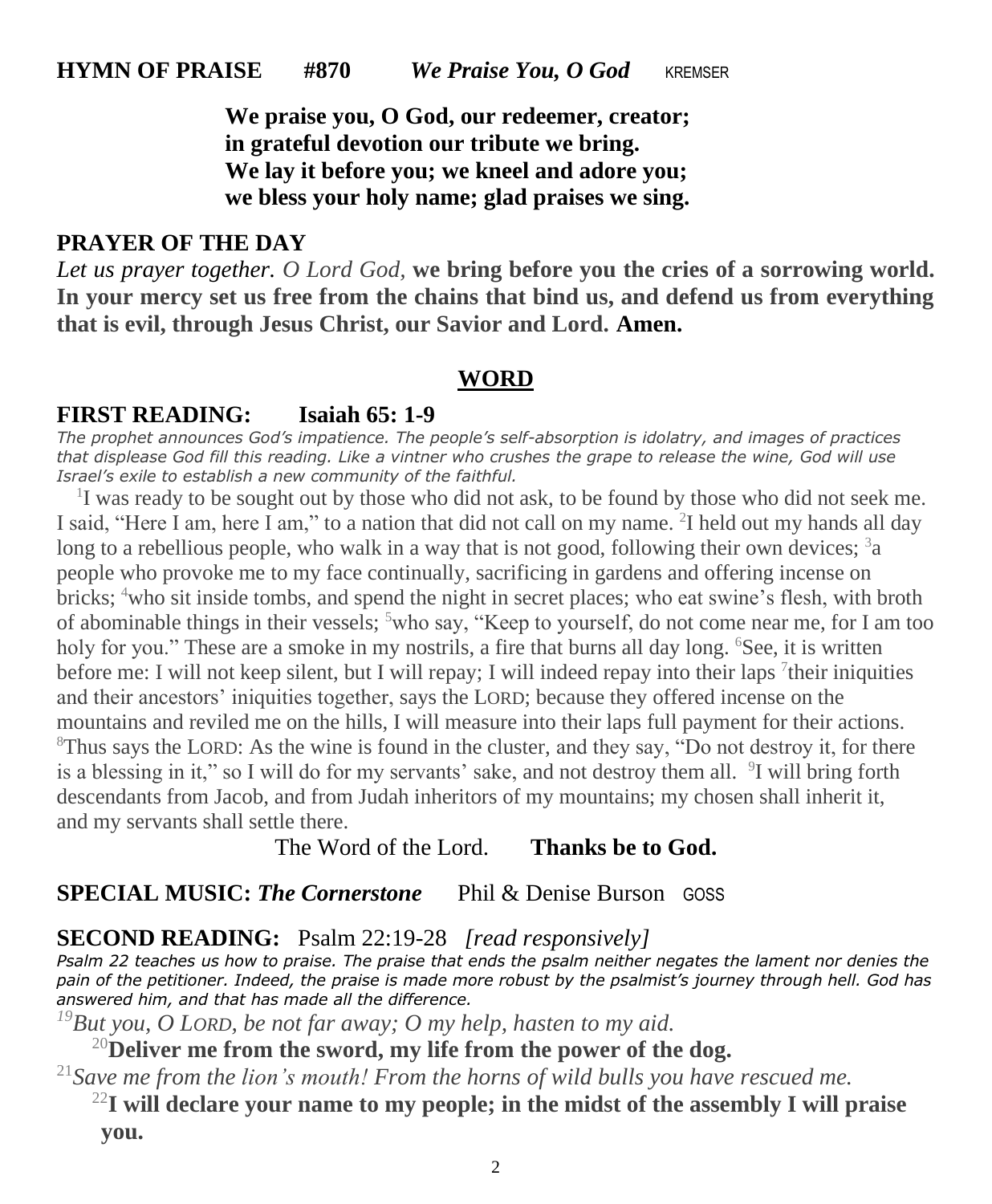<sup>23</sup>Y*ou who fear the LORD, give praise! All you of Jacob's line, give glory. Stand in awe of the LORD, all you offspring of Israel.*

<sup>24</sup>**For the LORD does not despise nor abhor the poor in their poverty; neither is** 

**the LORD's face hidden from them; but when they cry out, the LORD hears them.** <sup>25</sup>*From you comes my praise in the great assembly; I will perform my vows in the sight of those who fear the LORD.*

<sup>26</sup>**The poor shall eat and be satisfied, Let those who seek the LORD give praise! May your hearts live forever!**

<sup>27</sup>*All the ends of the earth shall remember and turn to the LORD; all the families of nations shall bow before God.*

<sup>28</sup>**For dominion belongs to the LORD, who rules over the nations.**

# **GOSPEL ACCLAMATION**



# **HOLY GOSPEL** *The Holy Gospel according to Luke, the 8*

*Glory to you, O Lord.* 

# **GOSPEL Luke 8: 26-39**

*Jesus' mission includes foreigners and his authority extends to the casting out of demons. Some who witness Jesus' work are seized with confusion and fear, but the man who was healed is commissioned to give testimony to God's mercy and power.*

<sup>26</sup>Then [Jesus and his disciples] arrived at the country of the Gerasenes, which is opposite Galilee.  $^{27}$ As he stepped out on land, a man of the city who had demons met him. For a long time he had worn no clothes, and he did not live in a house but in the tombs. <sup>28</sup>When he saw Jesus, he fell down before him and shouted at the top of his voice, "What have you to do with me, Jesus, Son of the Most High God? I beg you, do not torment me"—<sup>29</sup>for Jesus had commanded the unclean spirit to come out of the man. (For many times it had seized him; he was kept under guard and bound with chains and shackles, but he would break the bonds and be driven by the demon into the

The Word of the Lord. **Thanks be to God.**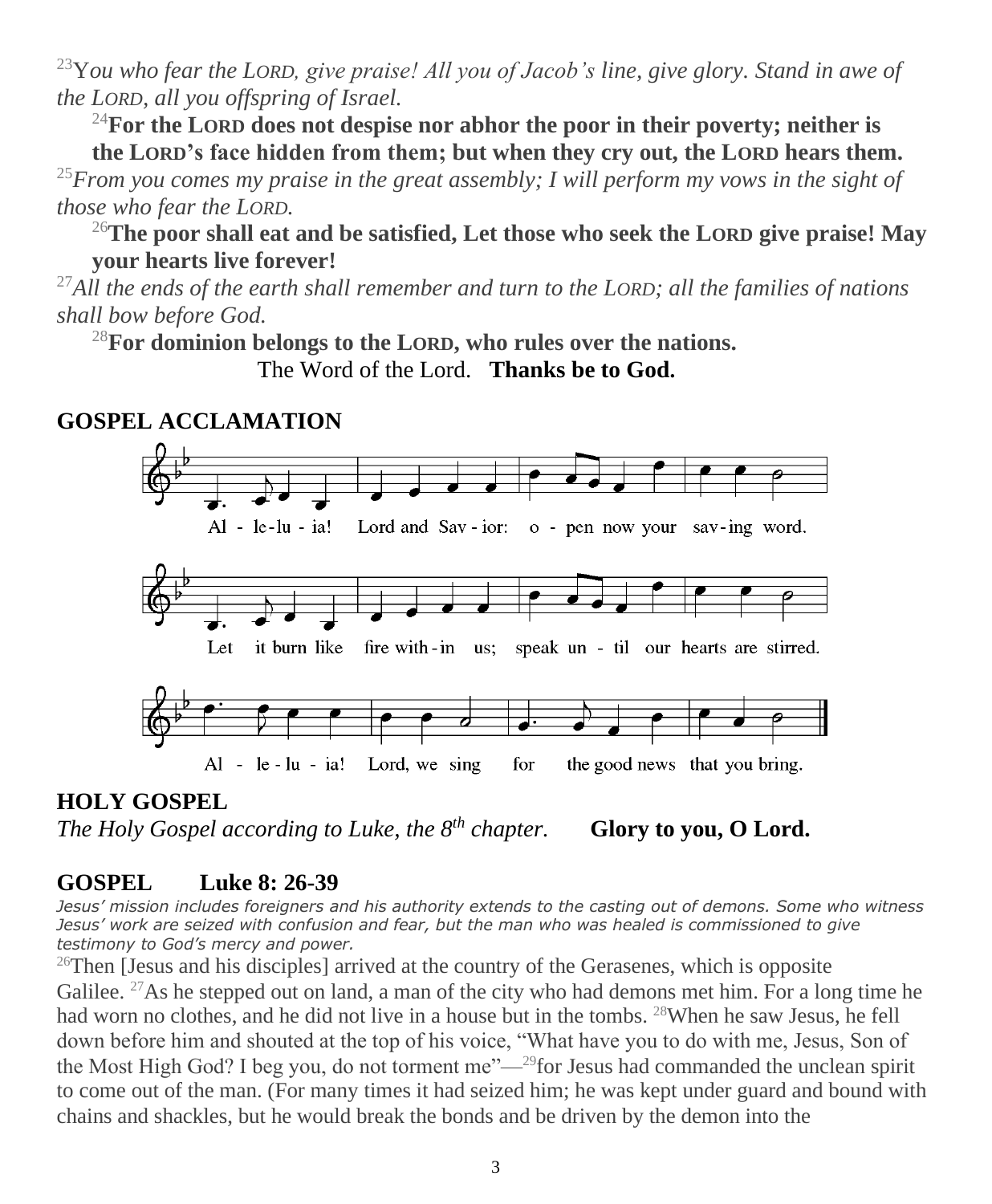wilds.) <sup>30</sup>Jesus then asked him, "What is your name?" He said, "Legion"; for many demons had entered him. <sup>31</sup>They begged him not to order them to go back into the abyss.

 $32$ Now there on the hillside a large herd of swine was feeding; and the demons begged Jesus to let them enter these. So he gave them permission. <sup>33</sup>Then the demons came out of the man and entered the swine, and the herd rushed down the steep bank into the lake and was drowned.

<sup>34</sup>When the swineherds saw what had happened, they ran off and told it in the city and in the country. <sup>35</sup>Then people came out to see what had happened, and when they came to Jesus, they found the man from whom the demons had gone sitting at the feet of Jesus, clothed and in his right mind. And they were afraid.  $36T$ hose who had seen it told them how the one who had been possessed by demons had been healed. <sup>37</sup>Then all the people of the surrounding country of the Gerasenes asked Jesus to leave them; for they were seized with great fear. So he got into the boat and returned. <sup>38</sup>The man from whom the demons had gone begged that he might be with him; but Jesus sent him away, saying,  $394$ Return to your home, and declare how much God has done for you." So he went away, proclaiming throughout the city how much Jesus had done for him.

### *The Gospel of the Lord.* **Praise to you, O Christ.**



**SERMON** *Rev. Christian Dittmar*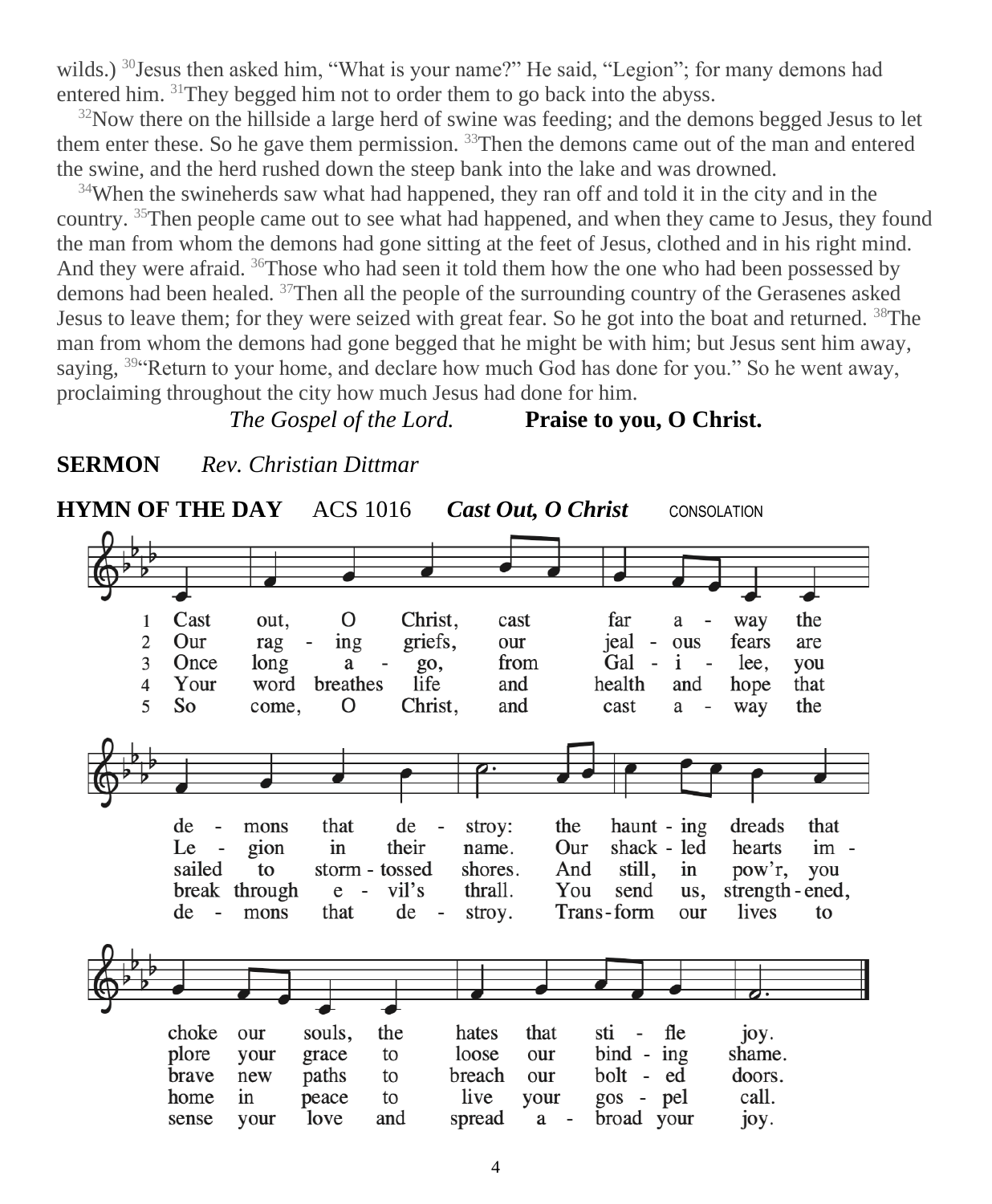# **APOSTLES' CREED**

*With voices united, let us confess our faith*

**I believe in God, the Father almighty, creator of heaven and earth.**

**I believe in Jesus Christ, God's only Son, our Lord, who was conceived by the Holy Spirit, born of the virgin Mary, suffered under Pontius Pilate, was crucified, died, and was buried; he descended to the dead. On the third day he rose again; he ascended into heaven, he is seated at the right hand of the Father, and he will come to judge the living and the dead.**

**I believe in the Holy Spirit, the holy catholic church, the communion of saints, the forgiveness of sins, the resurrection of the body, and the life everlasting. Amen.**

# **THE PRAYERS**

*United in Christ and guided by the Spirit, we pray for the church, the creation, and all in need. (A brief silence.)*

# *... God of grace.* **Hear our prayer.**

*God of every time and place, in Jesus' name and filled with your Holy Spirit, we entrust these spoken prayers and those in our hearts into your holy keeping.* **Amen.**

**OFFERTORY** W&P 41*Give Thanks*GIVE THANKSGive thanks with a grate ful heart, give thanks to the Ho-ly One, give thanks be-cause he's giv - en  $Je - sus$ Christ, his Son. Give thanks with a grate - ful heart, give thanks to the Ho-ly One, give thanks be - cause he's giv - en Je - sus Christ. his Son. And now let the weak say, "I am strong," let the poor say, "I am

# **OFFERING** *Sweet Hour of Prayer* WOOD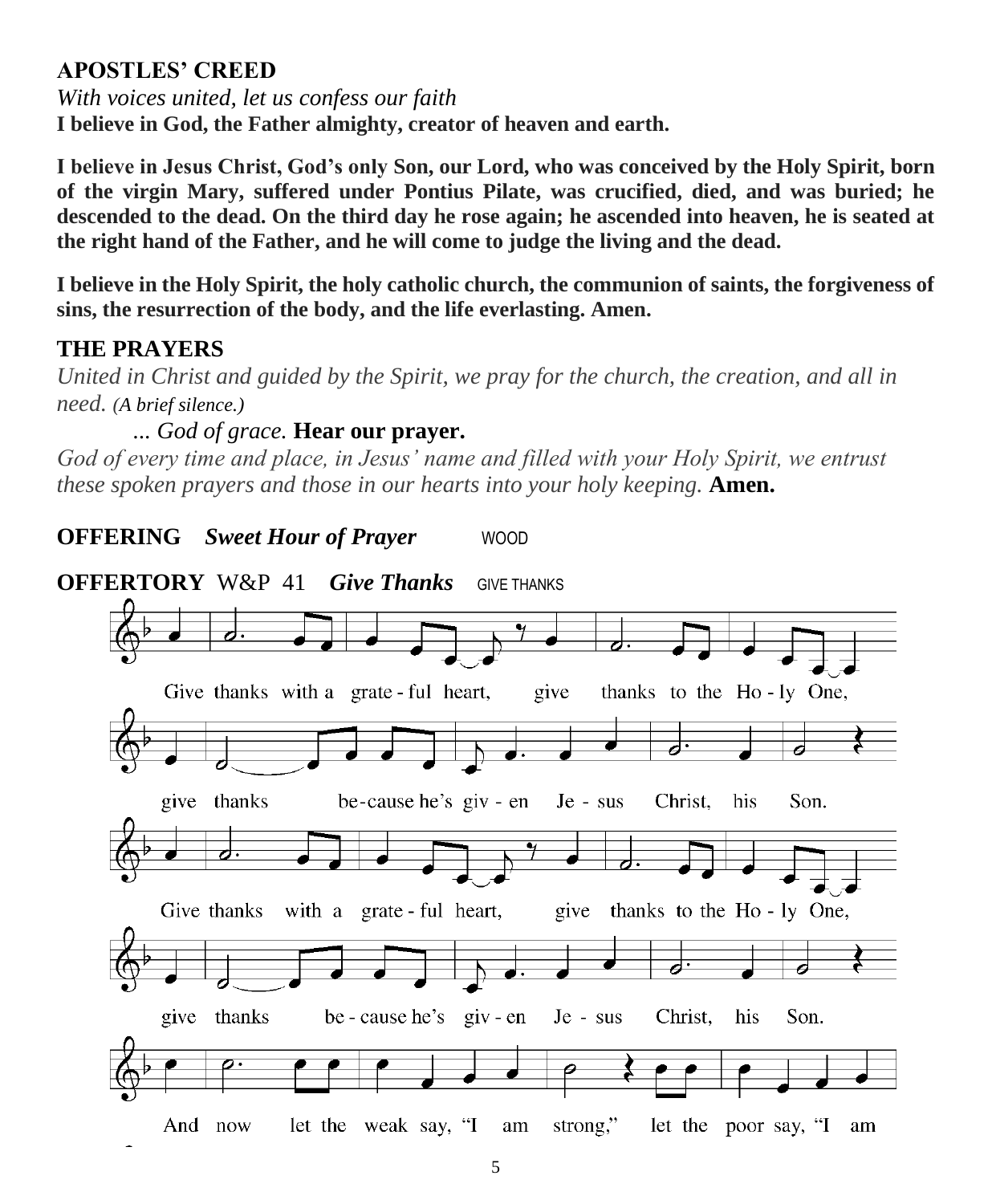

# **OFFERTORY PRAYER**

**Let us pray. God of abundance: you have set before us a plentiful harvest. As we feast on your goodness, strengthen us to labor in your field, and equip us to bear fruit for the good of all, in the name of Jesus. Amen.**

## **GREAT THANKSGIVING**



*It is indeed right.................we praise your name and join their unending hymn:*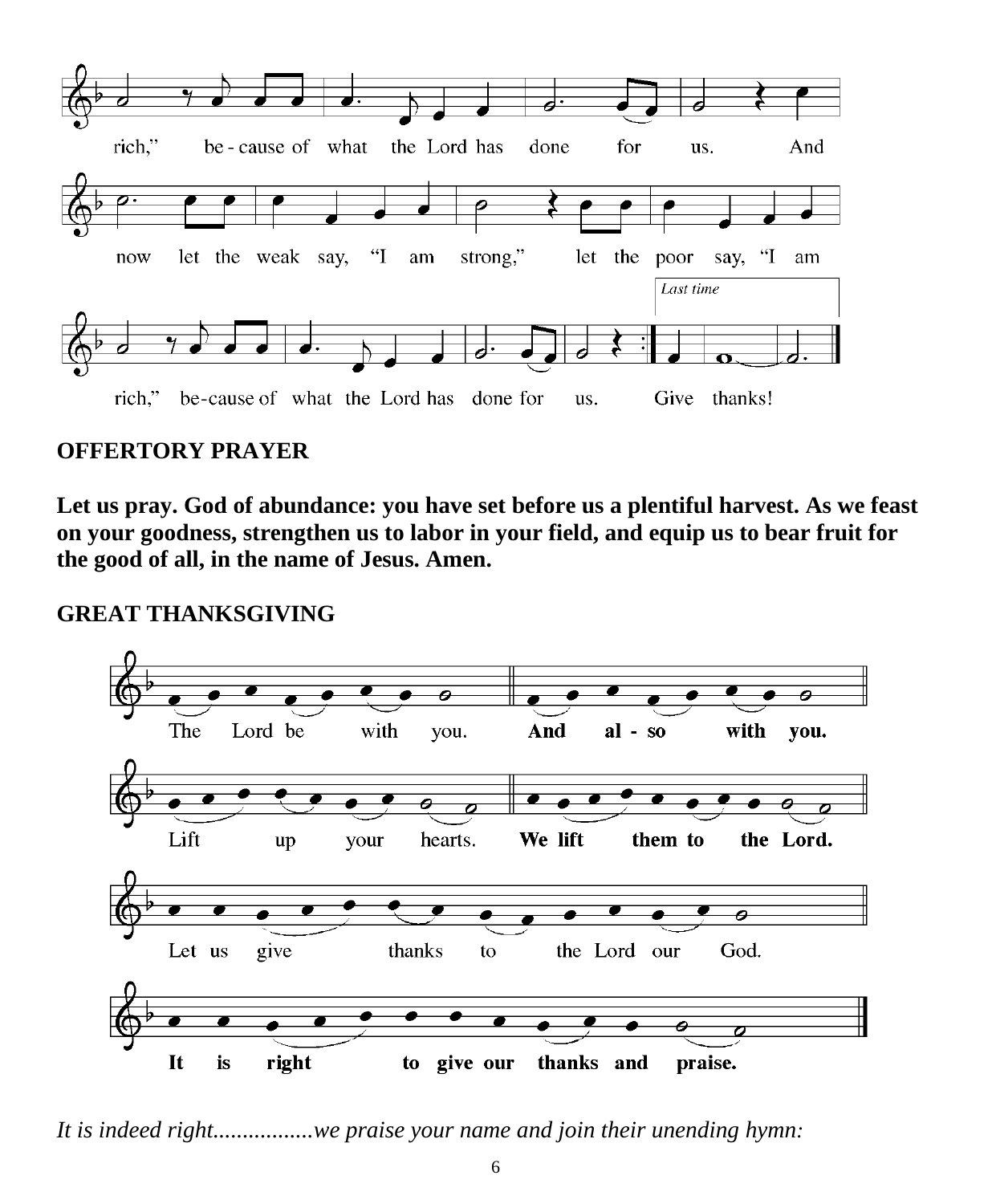**HOLY, HOLY, HOLY** #525*You Are Holy*DU ÄR HELIG



#### **EUCHARISTIC PRAYER**

*In the night in which he was betrayed, our Lord Jesus took bread, and gave thanks; broke it, and gave it to his disciples, saying: Take and eat; this is my body, given for you. Do this for the remembrance of me.*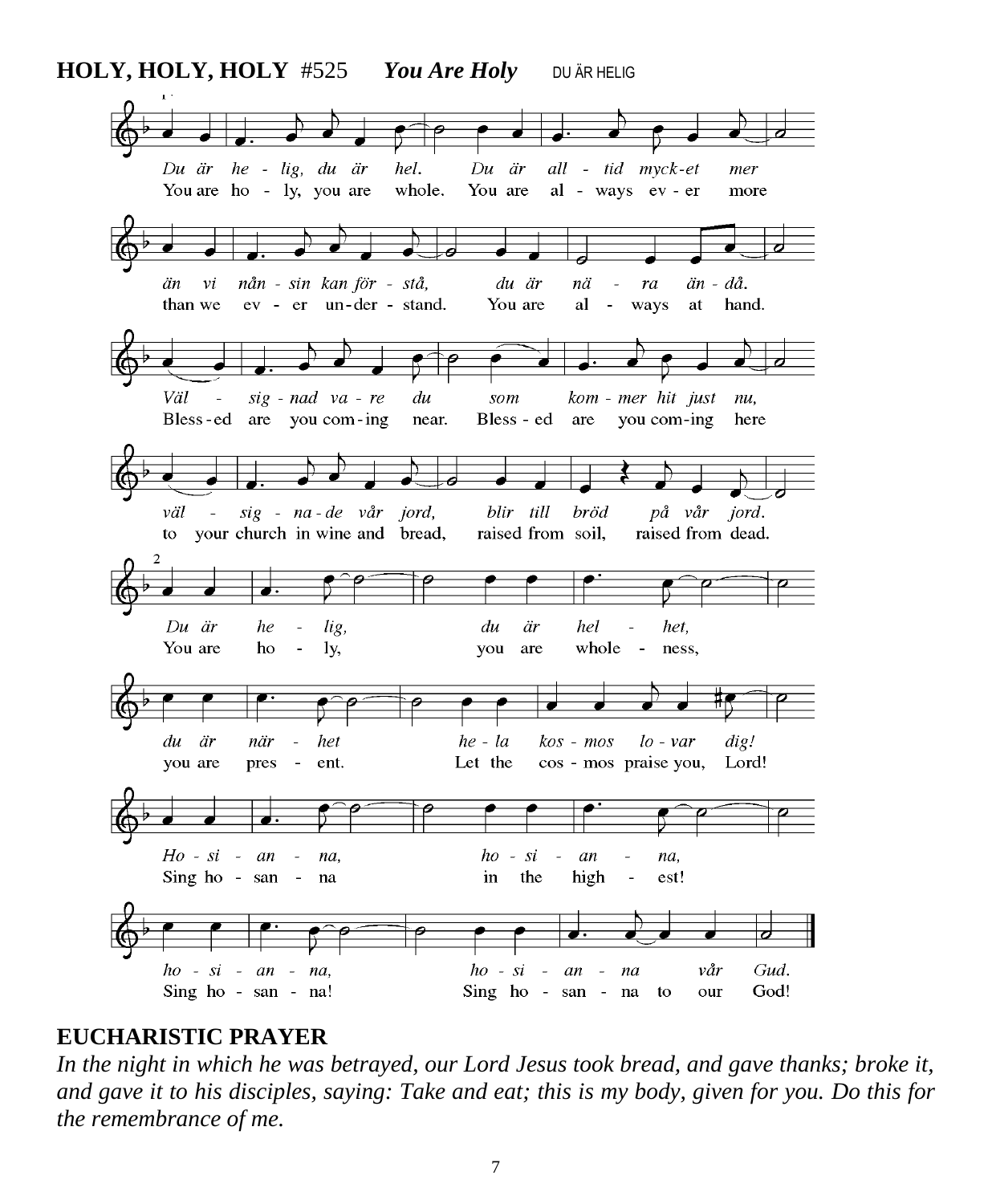*Again, after supper, he took the cup, gave thanks, and gave it for all to drink, saying: This cup is the new covenant in my blood, shed for you and for all people for the forgiveness of sin. Do this for the remembrance of me.* 

# **LORD'S PRAYER**

*Gathered into one by the Holy Spirit, let us pray as Jesus taught us:* 

**Our Father, who art in heaven, hallowed be thy name, thy kingdom come, thy will be done, on earth as it is in heaven. Give us this day our daily bread; and forgive us our trespasses, as we forgive those who trespass against us; and lead us not into temptation, but deliver us from evil. For thine is the kingdom, and the power, and the glory, forever and ever. Amen.**

## **INVITATION TO COMMUNION**

*In Christ's presence there is fullness of joy. Come to the banquet.*

**LAMB OF GOD** [from *Now the Feast and Celebration* – Haugen]

*The body and blood of our Lord Jesus Christ strengthen you and keep you in his grace*. **Amen**